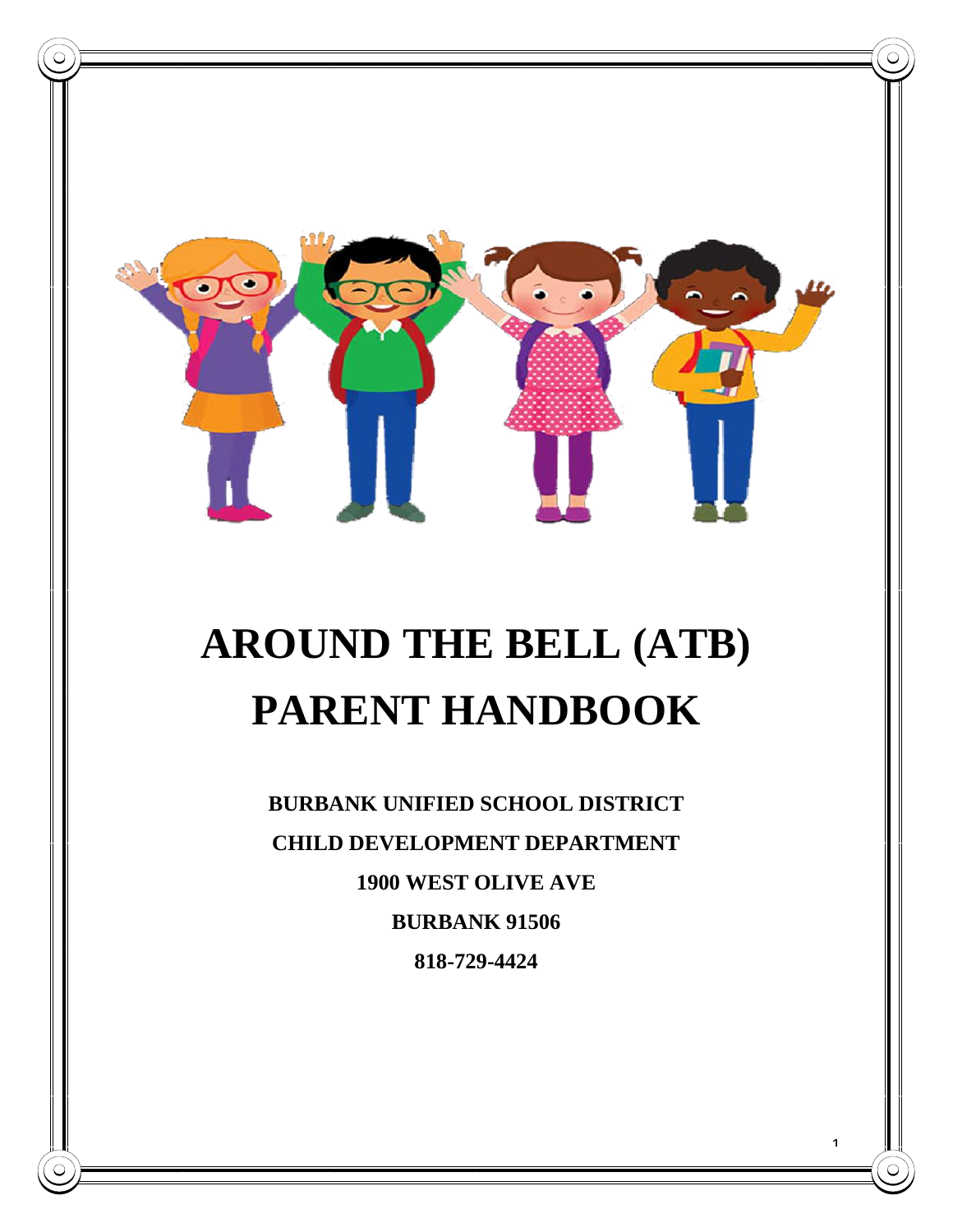The Burbank Unified School District's Child Development staff wishes to welcome to you and your child. We want to make your experiences happy and successful. The center provides programs that are tailored to serve a wide variety of developmental needs. These quality programs are designed to serve preschool and school age with an emphasis on their cognitive, social, emotional, and physical development. The stimulating environment encourages children to develop selfdiscipline and self-control.

## **Philosophy**

The Burbank Unified School District Child Development Before and After School Program provides children in transitional kindergarten/kindergarten through fifth grade with a safe, enriched age appropriate environment before and after school. We provide a high-quality program that strives for excellence through activities planned and implemented by knowledgeable staff educated in the field of Child Development.

#### **Administration and Staff**

The Around the Bell Program is administered by the Burbank Unified School District. The Around the Bell Program is staffed by a lead teacher, and Instructional Assistants. Each teacher holds a Child Development teacher Permit issued by the State of California Commission on teacher credentialing. Each Instructional Assistant hold six or more units in Child Development/Early Childhood. The Child Development Coordinator is responsible for the direct supervision of the program.

#### **Activities**

Children learn through play. Children are allowed to make choices and act on them. The staff acts as guides extending their learning and encouraging them to discover new skills and concepts. Children are given many opportunities to increase their knowledge and development. The program and activities recognize individual differences of ability, language, and culture and utilize age appropriate learning activities to ensure success and achievement in their education.

 $\mathcal{L}$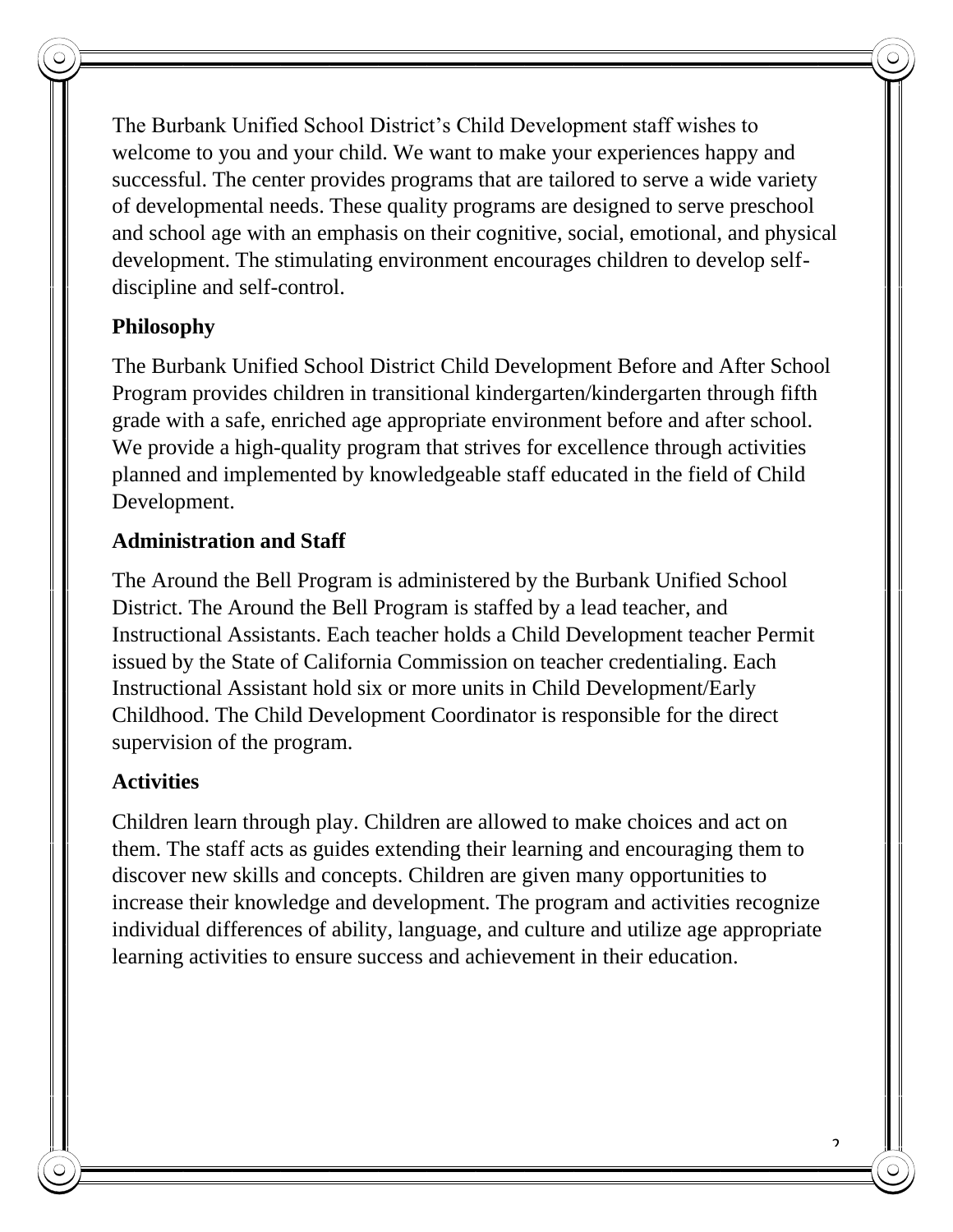#### **Waitlist Procedures**

- 1. Families contact the Child Development Office to request before and after school care for the Around the Bell Program. They are informed of the \$100 **nonrefundable** waitlist fee. Families are given 10 days to pay the waitlist fee and have their name officially placed on the waitlist based on the date that the waitlist fee was paid.
- 2. Families are placed on the waitlist of their home school. If a family does not have a home school they are placed on the permit waitlist. Families may only be placed on one waitlist at a time.
- 3. Families that are placed on the permit waitlist are required to contact the Child Development Office and notify the office staff when they have been accepted into their school of choice. Once accepted into the school of choice the family is transferred to the waitlist of the new school based on the original date that they paid the waitlist fee.
- 4. Once placed on the waitlist the family is given a waitlist number. Waitlist numbers can change due to the interchanging of students from school to school and or waitlist to waitlist.
- 5. When a space becomes available, families are contacted to determine their continued interest in the program and to offer them a spot.
- 6. The parent is sent an email containing an attachment with the enrollment packet and registration appointment details.
- 7. An appointment is scheduled for the family to return the completed enrollment packet. Parents are required to set up their Eleyo account prior to their scheduled appointment.
- 8. During the appointment the enrollment packet is reviewed and processed. The family is invoiced the \$100 **non-refundable** registration fee. Program information is reviewed with the parent.
- 9. The parent is given a start date.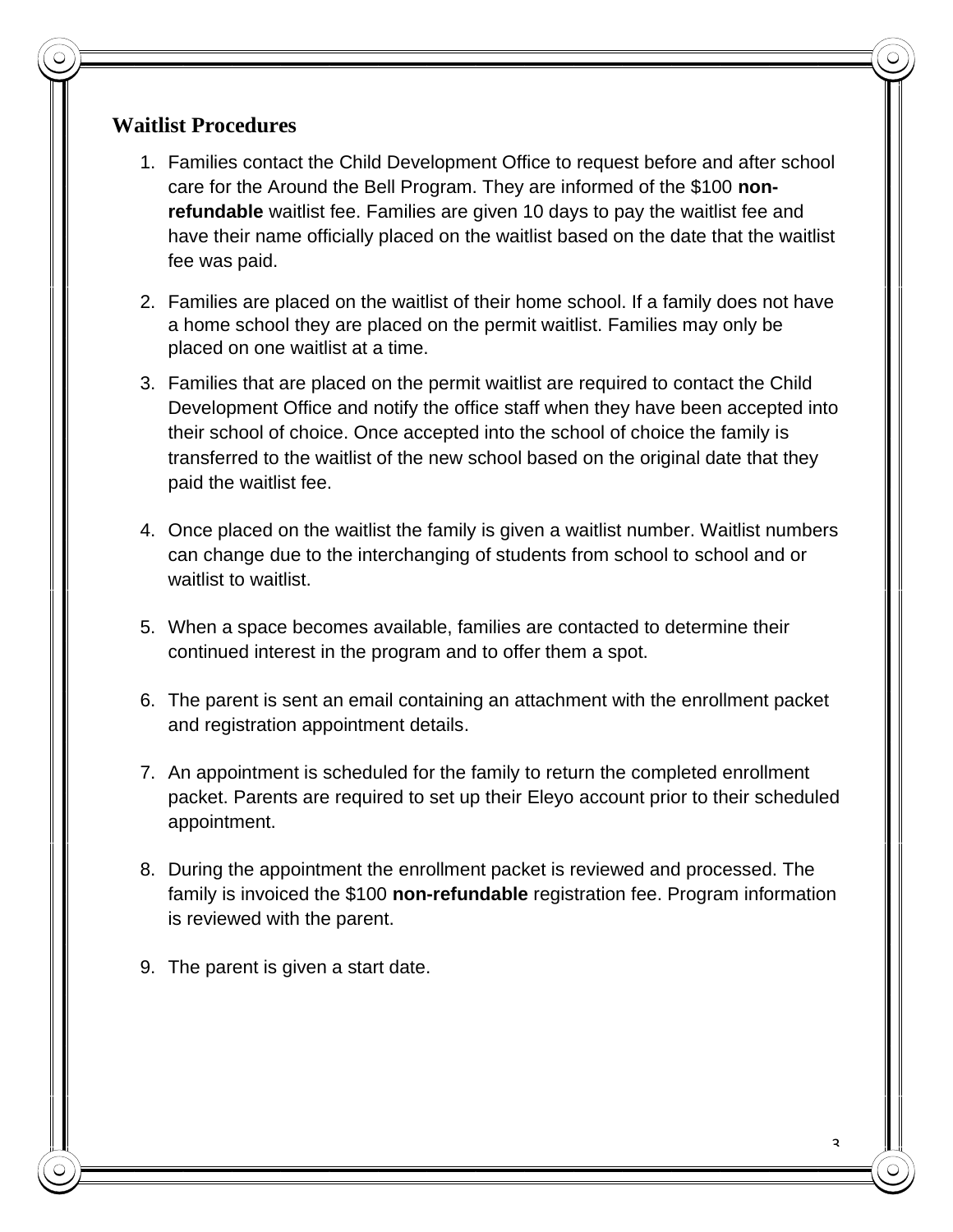## **Registration and Admission Procedures**

# **Priority Registration**

- BUSD employees will have priority to register into the ATB program pending available space. All employee's will be placed on the waitlist based on the date that they contacted the child development department.
- BUSD employees with children in grades TK-K will have priority over employees with children in grades  $1<sup>st</sup> - 5<sup>th</sup>$ .
- Priority registration is for families with a child or children currently enrolled in the Around the Bell Program, for siblings who will be entering TK and Kindergarten the next school year.
- Families with children enrolled in Horace Mann Child Care Center with a child who will be entering TK or Kindergarten the next school year.

# **Discipline**

Discipline in the Burbank's Around the Bell Program is used as a positive form of guidance, not a punishing device. Discipline is administered in a kind, firm, and fair manner to all children. Corporal punishment is not allowed in any program administered by Burbank Unified School District.

The following list includes some of the techniques that the staff uses:

- 1. They show respect for each child; they do not belittle or talk down to a child.
- 2. Positive characteristics of each child are emphasized praise is given frequently.
- 3. Children are encouraged to discuss and work out their own problems staff are there to observe, listen and when necessary, mediate.

The ATB staff plan and provide a variety of activities in a creative environment. This effectively helps to keep discipline problems to a minimum. Children choose from a variety of activities offered daily in the ATB Program. Both indoor and outdoor learning experiences are provided with time for active play as well as time to relax, read, complete homework and participate in quiet activities.

 $\lambda$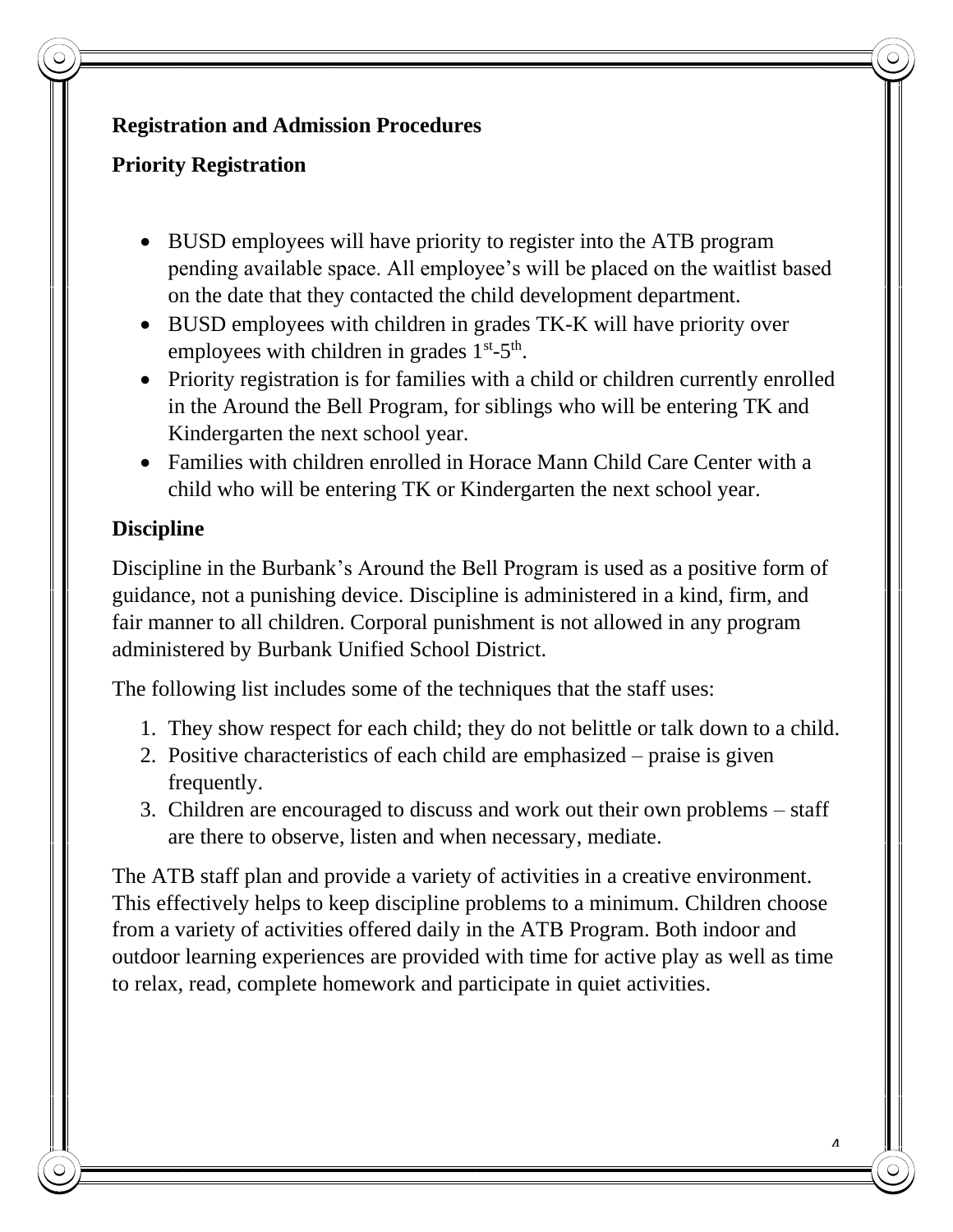# **Challenging Behaviors**

The teaching staff at BUSD Child Development Program is responsive, respectful, and purposeful in their interactions with children. The adults take steps to prevent potentially challenging behaviors by:

- Interacting in a respectful manner with all children
- Evaluating and changing their responses based on the child's individual needs; modeling turn taking, sharing, compassion, empathy, and other caring behaviors
- Helping children negotiate interactions and materials with others;
- Helping each child feel they are an important part of the Around the Bell community
- Aggressive physical behavior toward others is unacceptable. Staff will intervene immediately and parents will be contacted.

# **General Program Policies**

The following policies and rules require your cooperation and compliance:

# **Tax Information**

Parents may print out receipts and tax records directly from the Eleyo website. BUSD's tax ID number is 95-6000418. It is the parent's responsibility to keep track of child care tuition payments.

# **Fee Policy:**

- 1. All parents must make payments through our web-based program, Eleyo. Cash and personal checks *will no longer* be accepted in the Child Development Office unless other arrangements have been made.
- 2. There is an annual registration fee of \$100 due for the new school year. *Registration fees are nonrefundable*.
- 3. All fees are due weekly. Please call the Child Development Office at (818) 729-4424 if you have difficulty navigating the website.
- 4. Tuition is charged for all week days each month, including holidays, district holidays, and or family vacation time as well as Spring Break whether attending or not. It might be helpful to think of tuition like your rent or mortgage. You are required to pay your rent or mortgage even if you go on vacation and do not stay in your home. Your weekly fees are similar. By continuing to pay your weekly fee it holds a place for your child in the

5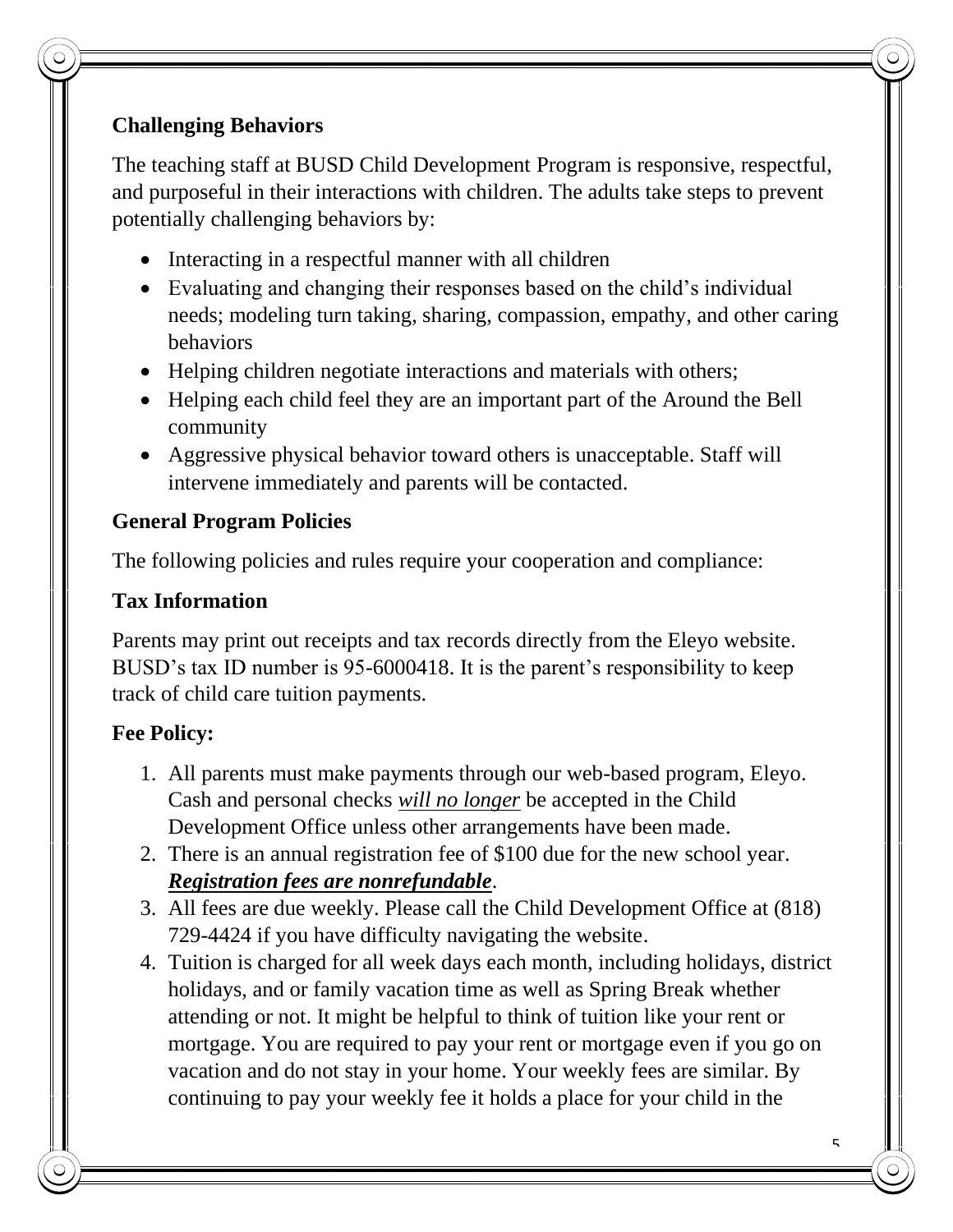center. Just as a landlord is unable to fill your apartment for a few weeks while you go on vacation, we are unable to fill your child's space for a brief vacation period while our operating expenses remain constant. Tuition guarantees your child a place in the Around the Bell Program and you will be charged until your child is formally withdrawn from the program.

- 5. **All families are invoiced on Friday of each week. Your account needs to be paid in full by the end of the week. Your child will not be able to attend the program if your account is not at a zero balance by Monday of the following week**. *E.g., You are invoiced on Friday 10/15 for ATB services for the week of 10/18-10/22. Your fee is due on 10/22. If your balance is not paid by Friday 10/22 @ 5:00 p.m. your child will not be accepted into the program on Monday 10/25.* Your child may return to the program when the overdue balance is paid in full.
- 6. Effective July 1, 2021, all families will be charged a 3.69% program fee for all ACH and credit card transaction. This fee is directly charged by Eleyo.

## **New Payment Option.**

**Monday October 25, 2021, there will be a new payment option for families. Families will be able to make weekly payments at the Child Development Office located at the district office (1900 W. Olive Ave) on the 2nd floor.** 

**Payments made at the district office must be made in the form of cash or a cashiers check only. Personal checks are not accepted.** 

**Payments must be made weekly even if being dropped off at the child development office.** 

**When dropping off a payment you will be required to fill out the payment envelope with the following information:**

- **1. Parent's name**
- **2. Your Eleyo Account #**
- **3. Your child (ren) names**

**4. School site**

**5. Eleyo Invoice # for the week you are paying.**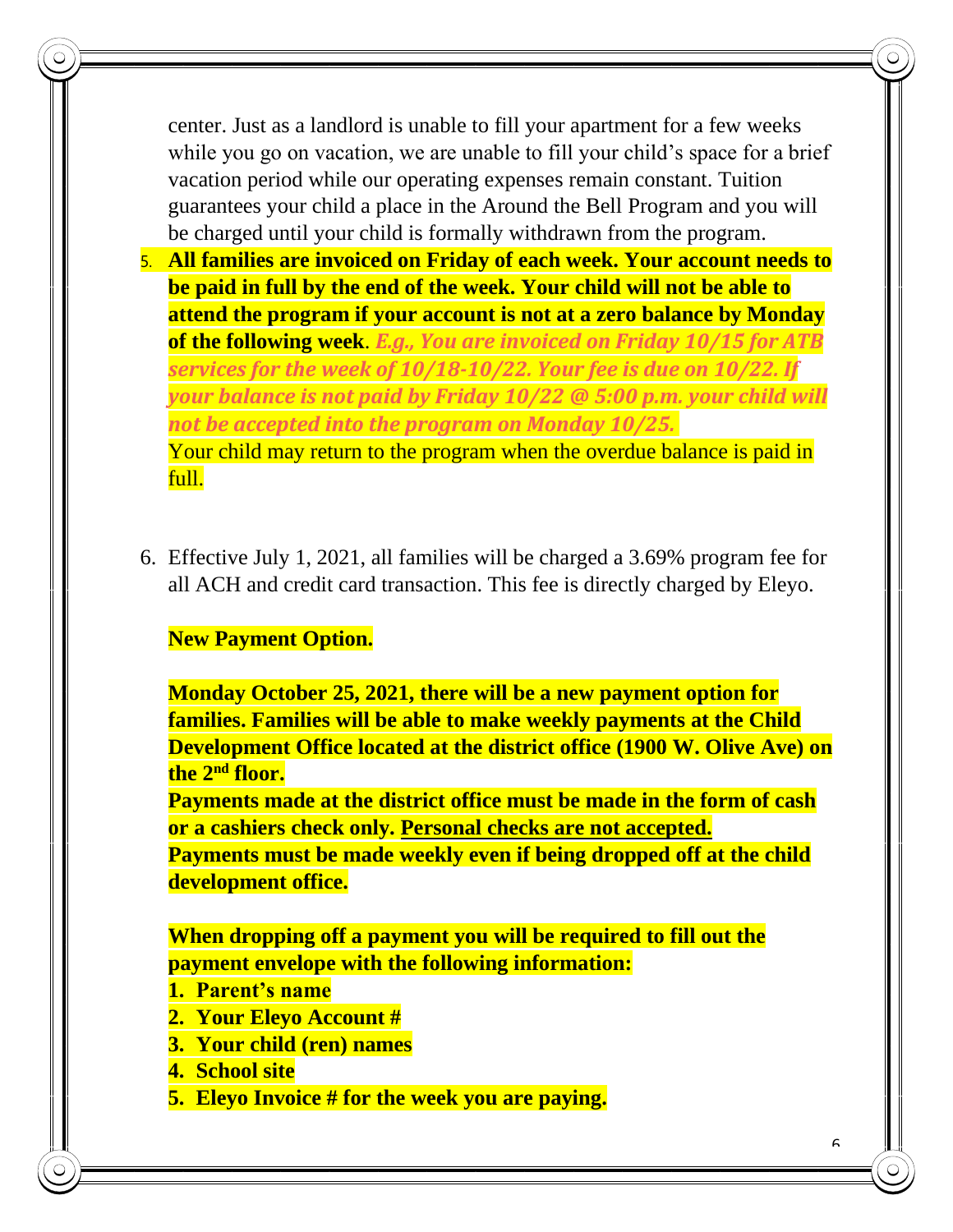## **6. Week of Service**

**7. Amount of your payment.** 

**Once you have filled out the envelope, place your payment inside and seal the envelope and put it in the drop box. Payments will be collected at the end of each day and the payment will be applied to your account by the next business day.** 

**It is not recommended that you send cash in the mail. Our office will not be held responsible for any payment that is lost in the mail.**

## **Declined Fee Charge**

Payments that have declined or been rejected through Eleyo will be assessed a \$25.00 fee.

# **Disenrollment:**

When you decide to dis-enroll your child from the child care program you must provide a written two week notice which begins on Monday and ends two weeks later on Friday.

# **Sign in/out:**

Around the Bell regulations require that parents verify their attendance by signing each of their children in and out daily. A full, legible signature is required, along with the actual time. If your child(ren) are going to be absent from day care, please call the site and let them know.

The program is not a drop-in program. If your child is sick and does not attend school they will not be able to attend the ATB program.

# **Health Regulations:**

No child will be admitted who show signs of illness. Parents are asked to keep a child home if:

- The child does not feel well enough to participate in the program's activities
- The staff cannot adequately care for the sick child without compromising the care of other children
- The spread of germs cannot be reasonably controlled
- The child has any of the following symptoms: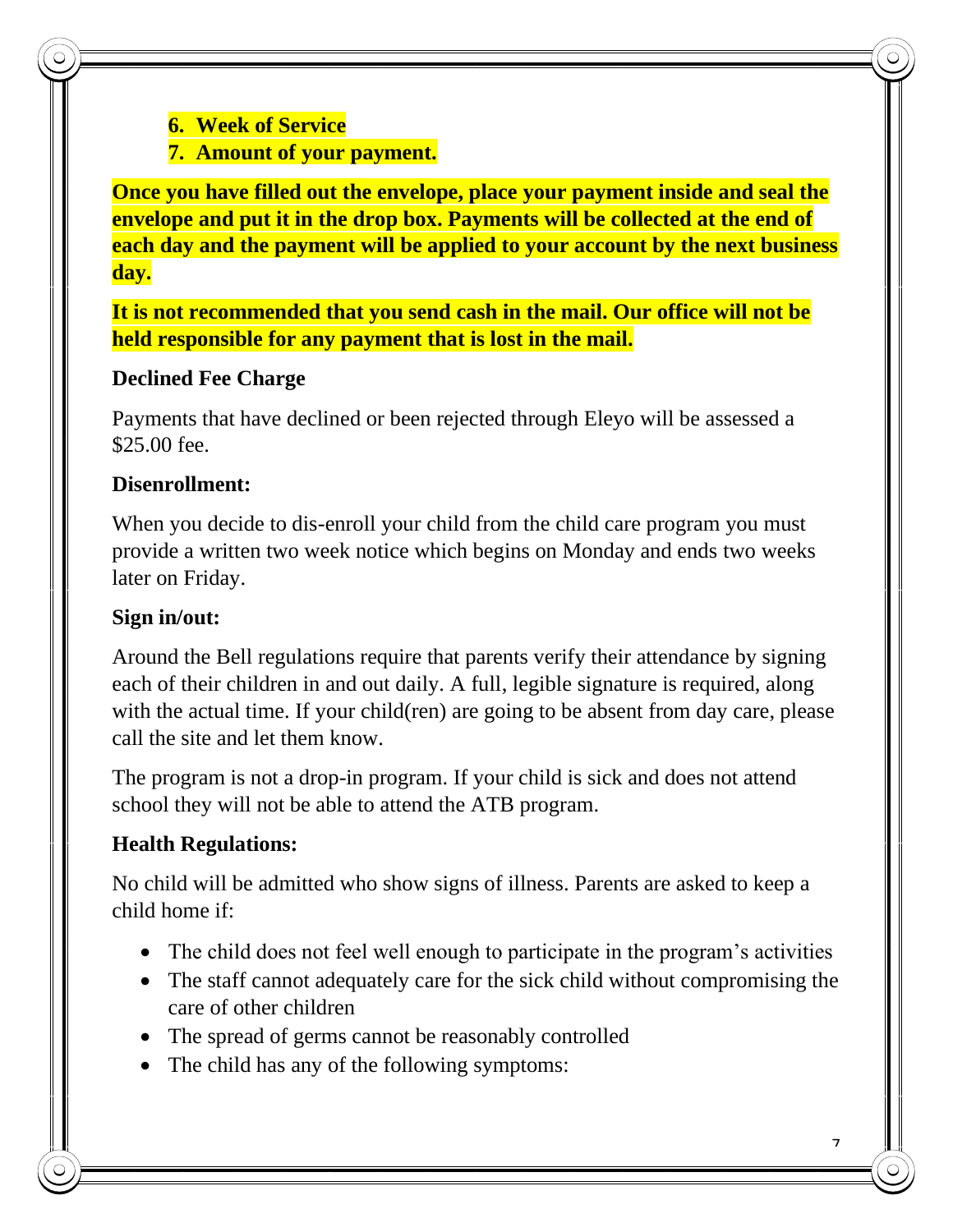- o Diarrhea or vomiting children with intestinal disturbance accompanied by diarrhea or vomiting more than once in the past 24 hours should stay home until fee from symptoms.
- o Fever children with a fever of 100 degrees or more accompanied by behavior change or other symptoms of illness must stay home for 24 hours after symptoms subside. Children may return to school after being free of fever for 24 hours without using a fever reducer.
- o Head lice, scabies, ringworm or any undiagnosed rash, sore or discharging eyes or ears or profuse nasal discharge.

If the child develops any of these symptoms while at the center, he/she will be isolated from the other children. The parent will be called and asked to take the child home as soon as possible. Keeping children healthy requires good communication and a partnership between families, child care staff, and healthcare providers.

## **Readmission:**

- 1. Reportable communicable diseases must be reported to the school. Clearance to return to school must be obtained from your physician for readmission.
- 2. Any child whose illness keeps them out of school for 5 days or more may require readmittance by the school nurse, family physician, or center supervisor.
- 3. Children excluded for pediculosis (head lice) may only be readmitted by the school nurse or the CC staff.
- 4. Children with braces, casts, crutches, and/ or stitches must have a physician's clearance prior to readmission. The physician's clearance should note any activity restrictions. All re-admittance procedures are based on the type of exclusion. Any questions can be answered by the center supervisor, head teacher, or CC office.

#### **Medication:**

Children who need medication administered during the day MUST OBTAIN a "Request for Medication" form from the Child Development office and have it filled out and signed by both the parent and the doctor. Medication must be brought in the ORIGINAL CONTAINER which is labeled with the dosage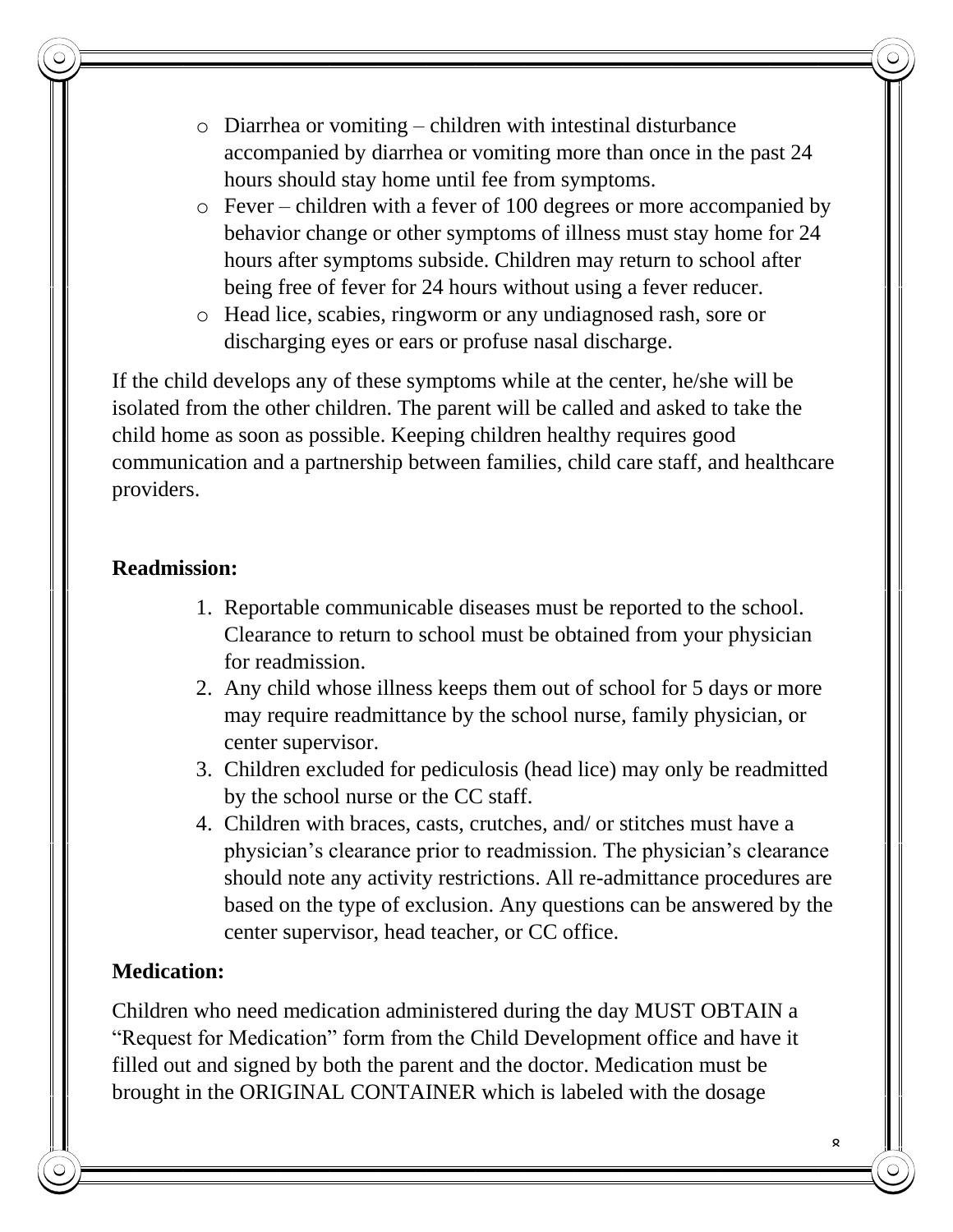designated. The medication form and the medication container must state the same information.

## **Late Pick Up Policy**

The hours of operation are  $7 \text{ am} - 6 \text{ pm}$ .

Please be considerate of our staff and observe the closing/ending time of Around the Bell. *You will be charged a late fee of \$1 per every minute late after 6:00 pm.* After three late occurrences you may be terminated from the program.

#### **Emergency information**

Any change of address or phone numbers must be reported to the site immediately. Please update your emergency card any time you change your phone number, address, place of employment, etc. In addition, remember that all persons picking up your child from care must be on our emergency card and must have photo ID for us to release your child.

#### **Emergency procedure**

Each center has an emergency card for each child. This will be very important in a life-threatening situation. Please keep this card current. This card will list the names, address, and phone numbers of two or more people other than parents who can be called to pick up your child in any emergency, illness or accident situation. These people must be local, accessible adults who at least 18 years of age. They must have a valid picture identification. If there is a life-threatening emergency and we are unable to reach the parents, we will call the Burbank Police and Paramedics so your child can obtain the medical attention he/she requires. Please refer to the Health Safety and Emergency Plan.

## **Snacks and lunches:**

School-age children are provided a PM snack daily. On early release days or student free days, parent must send a sack lunch for their child. In addition, a sack lunch needs to be sent for all TK or kindergarten students daily. Around the Bell does not provide lunch.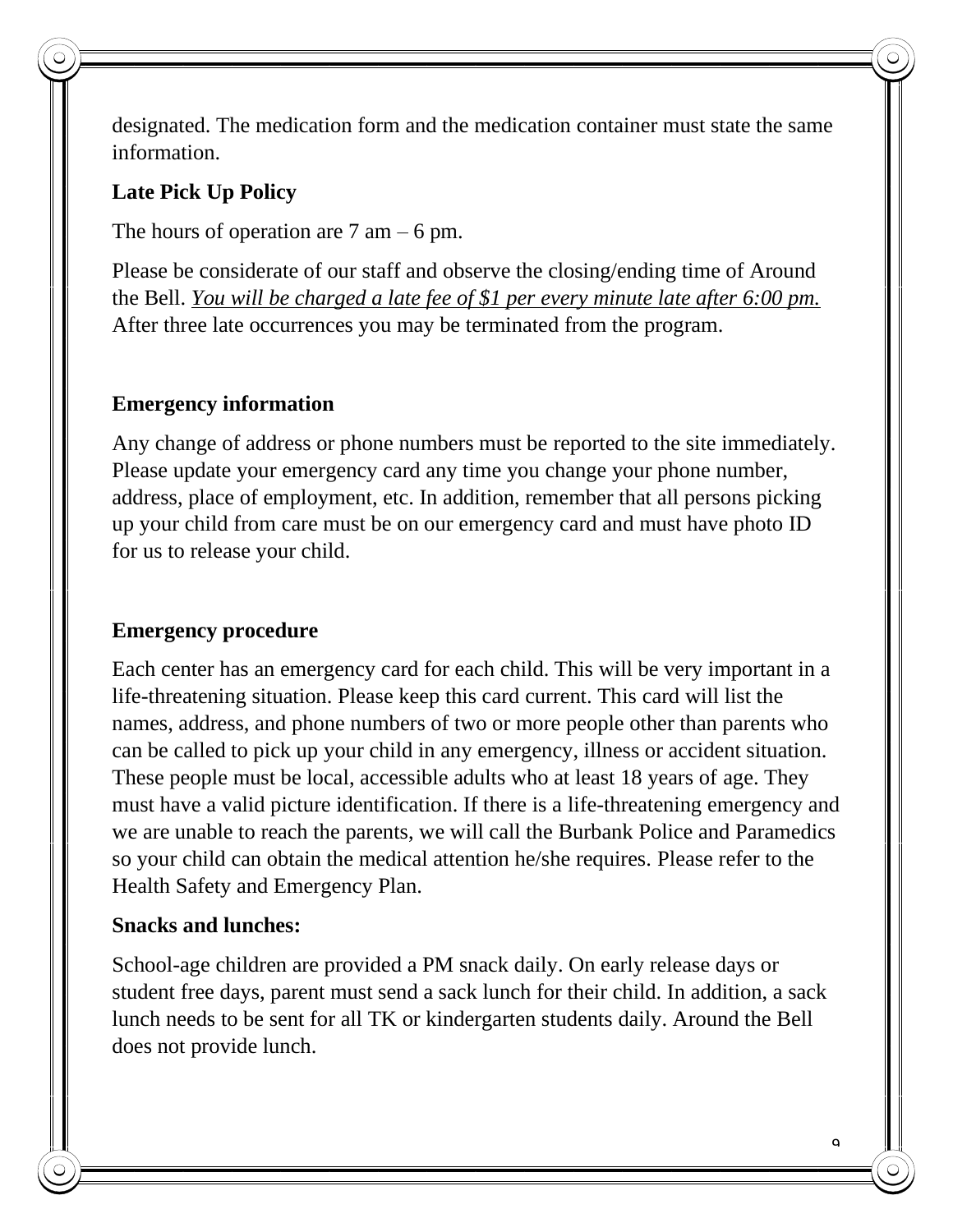## **Homework**

Homework time is available each day. Staff are available to assist the children. It is the responsibility of the child to let the staff know that they have homework. Since parents need to be involved in their child's homework, we do not attempt to have the homework completed at the center. We do however provide 30-45 minutes daily for a structured homework period with staff available to help. If a child so desires, they may continue to work on their homework after this time. We feel it is important for the students for have outside time daily as well as a snack. This limits the time for homework.

## **Open Door Policy**

Burbank Unified School Districts Child Development Programs has an open-door policy for all parents. Parents are welcome in the centers at any time during our normal operating hours. Parents may come and observe their child, interact, participate during group time, and volunteer. If interested in volunteering at the center please, plan with the Child Development Coordinator. You will need to complete a volunteer packet (located at the district office) and provide a test for TB.

## **COVID Closures:**

During a COVID closure the site will be closed and all staff and students will be required to get tested and quarantine for the full quarantine period. The site or classroom will be closed during the quarantine time and will not reopen until all staff and students have met the full quarantine period of 10-14 days.

## **Fees During COVID Closures:**

All families will be required to continue paying their weekly fees during a COVID closure. Fees are calculated at the start of the school year to include COVID closures and ongoing program costs. There will not be any refunds of fees during a COVID closure.

## **Child Care COVID Quarantine Guidelines**

**If your child has tested positive or is exposed to someone who has tested positive your child will be required to quarantine for a full 10 days from the date, they tested positive or from the date they were last exposed to the positive person.**